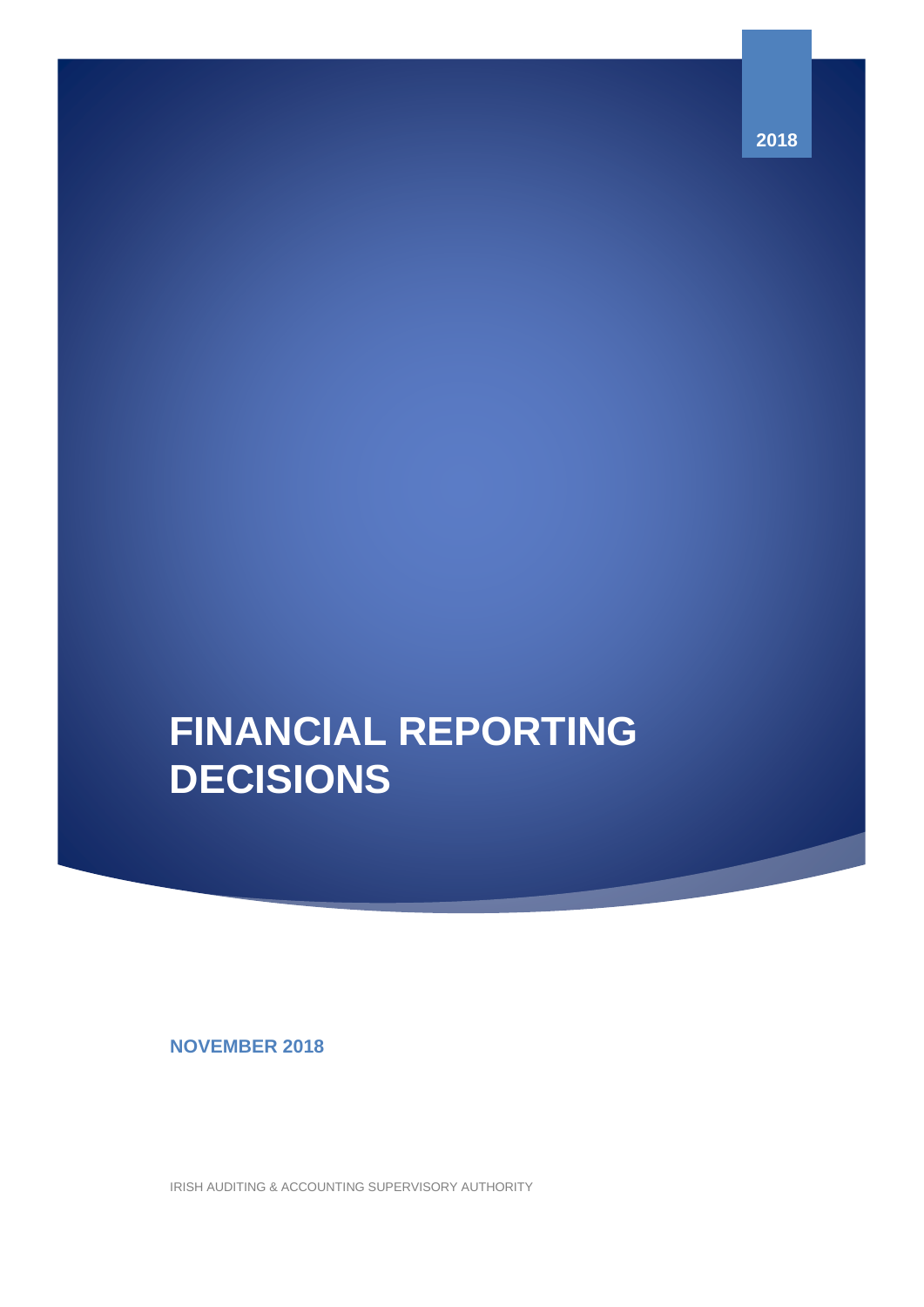## <span id="page-1-0"></span>**Contents**

### **Page**

#### **MISSION**

To contribute to Ireland having a strong regulatory environment in which to do business by supervising and promoting high quality financial reporting, auditing and effective regulation of the accounting profession in the public interest

## **DISCLAIMER**

Whilst every effort has been made to ensure the accuracy of the information contained in this document, IAASA accepts no responsibility or liability howsoever arising from any errors, inaccuracies, or omissions occurring. IAASA reserves the right to take action, or refrain from taking action, which may or may not be in accordance with this document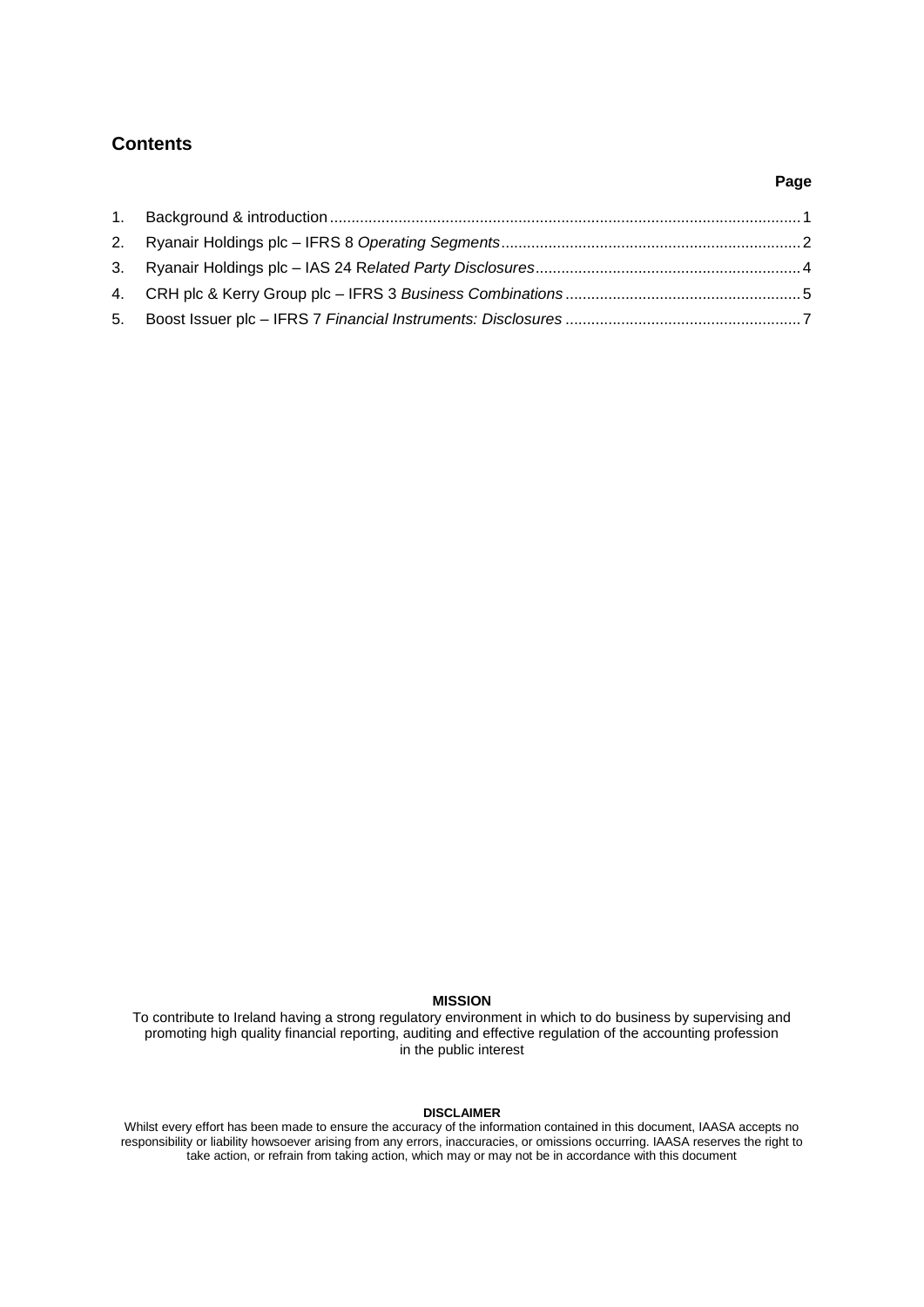## <span id="page-2-0"></span>**1. Background & introduction**

1

In accordance with its *[Policy Paper on Publication of IAASA's Financial Reporting Enforcement](http://www.iaasa.ie/getmedia/2a32b035-ca80-4a46-bbb6-067c5b0e9ea4/Revised-IAASA-Publications-Policy-Paper-final-21jun16.pdf?ext=.pdf)  [Findings](http://www.iaasa.ie/getmedia/2a32b035-ca80-4a46-bbb6-067c5b0e9ea4/Revised-IAASA-Publications-Policy-Paper-final-21jun16.pdf?ext=.pdf)*, IAASA publishes this compendium of financial reporting decisions with the aim of promoting high quality financial reports.

The financial reporting decisions included in this compendium deemed by IAASA to be 'significant' as they met one or more of the publication criteria namely:

- (a) refers to financial reporting matters with technical merit;
- (b) has been discussed at  $EECS<sup>1</sup>$  as an emerging issue;
- (c) has been submitted to the EECS Decision Database;
- (d) will be of interest to other European accounting enforcers;
- (e) indicates to IAASA that there is a risk of significantly different financial reporting treatments being applied by issuers;
- (f) is likely to have a significant impact on other Irish or European issuers;
- (g) is taken on the basis of a provision not covered by a specific financial reporting standard; or
- (h) otherwise meets IAASA's mission of promoting high quality financial reporting.

<sup>1</sup> The European Securities and Markets Authority (ESMA)-sponsored European Enforcers Co-ordination Sessions, a forum that brings together all EU national accounting enforcers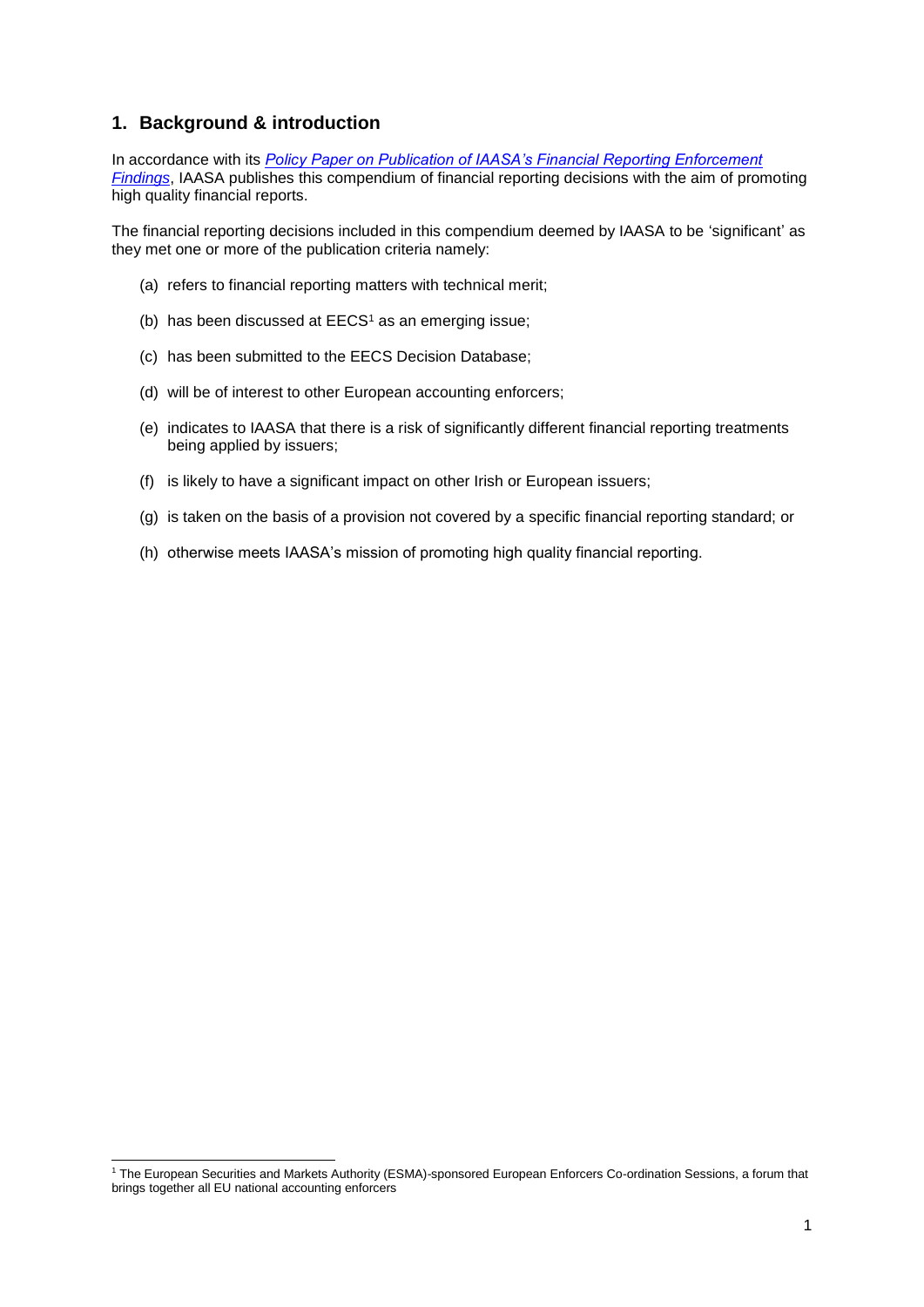# <span id="page-3-0"></span>**2. Ryanair Holdings plc – IFRS 8** *Operating Segments*

| <b>Issuer</b>                            | Ryanair Holdings plc             |
|------------------------------------------|----------------------------------|
| Report type                              | Annual financial statements      |
| <b>Reporting period</b>                  | Year ended 31 March 2018         |
| <b>Financial reporting framework</b>     | <b>IFRS-EU</b>                   |
| Applicable financial reporting standards | <b>IFRS 8 Operating Segments</b> |

#### **Summary**

This financial reporting decision concerns the level of disaggregation provided in the disclosure of revenues by country of origin.

#### **Background**

The issuer operates an ultra-low fare, scheduled airline serving short-haul, point-to-point routes from 86 bases to airports across Europe, offering over 2,000 short-haul flights per day serving over 200 airports across the continent with a fleet of over 440 Boeing 737 aircraft.

IAASA performed a focused examination of certain aspects of the issuer's annual financial statements for the year ended 31 March 2018.

**Outline of financial reporting treatment applied by the issuer** Paragraph 33 of IFRS 8 *Operating Segments* states that:

#### *Information about geographical areas*

- *33 An entity shall report the following geographical information, unless the necessary information is not available and the cost to develop it would be excessive:* 
	- *(a) revenues from external customers (i) attributed to the entity's country of domicile and (ii) attributed to all foreign countries in total from which the entity derives revenues. If revenues from external customers attributed to an individual foreign country are material, those revenues shall be disclosed separately. An entity shall disclose the basis for attributing revenues from external customers to individual countries.*
	- *(b) non-current assets …*

*The amounts reported shall be based on the financial information that is used to produce the entity's financial statements. If the necessary information is not available and the cost to develop it would be excessive, that fact shall be disclosed. An entity may provide, in addition to the information required by this paragraph, subtotals of geographical information about groups of countries.*

The issuer disclosed information about geographical areas including revenues from external customers attributed to (i) Ireland (being the issuer's country of domicile), (ii) UK, and (iii) all other European countries in aggregate.

IAASA sought information from the issuer as to the composition of revenues from other individual countries and requested the issuer to outline the basis on which the directors assessed whether or not revenues from external customers attributed to an individual foreign country are material [IFRS 8.33(a) refers].

The issuer confirmed that three countries (UK and two other countries) had attributable revenues from external customer exceeding 10% [IFRS 8.13(b) refers] of total revenues.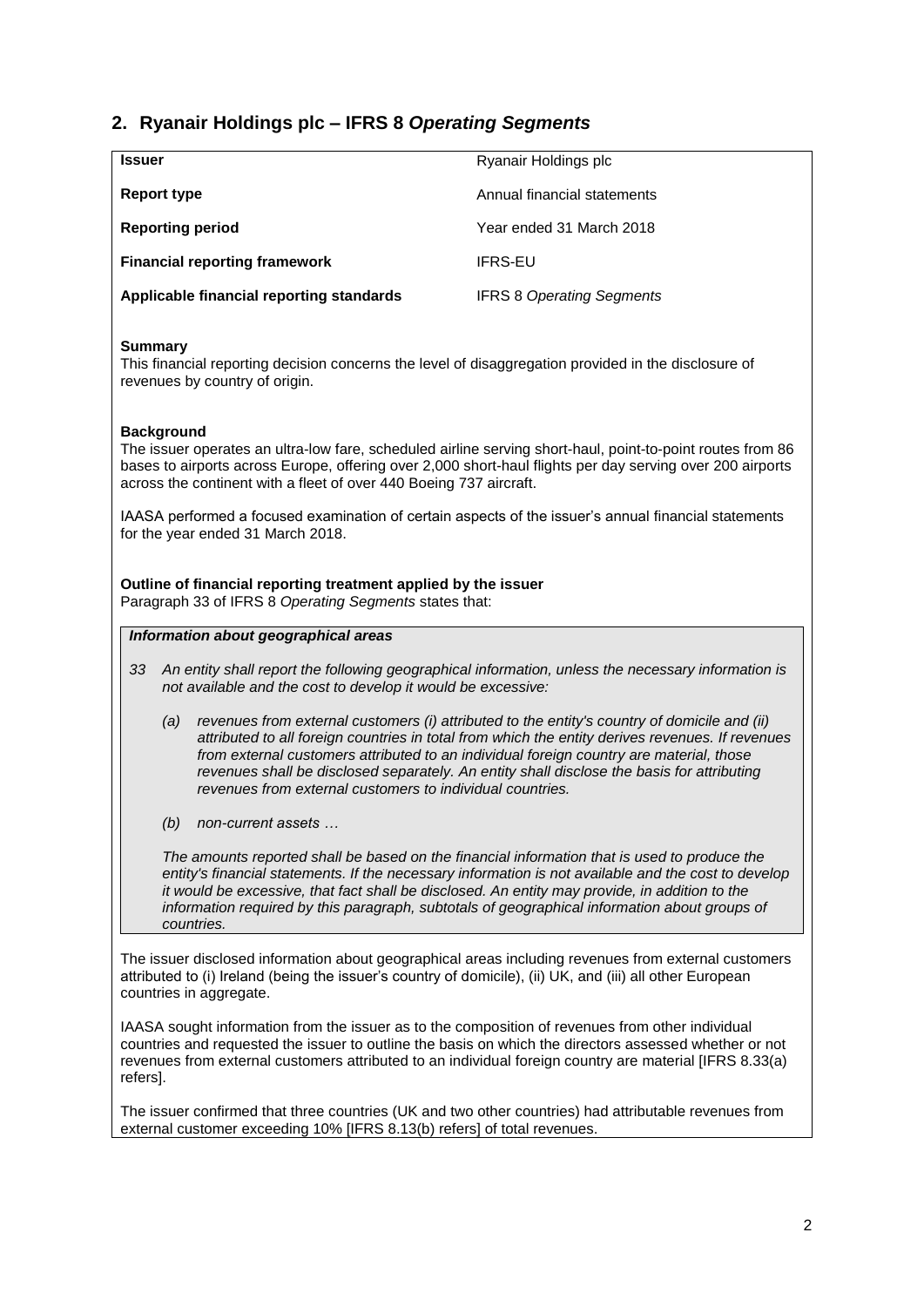#### **Outline of findings made by IAASA**

IAASA concluded that the geographic disclosures provided in the notes to the financial statements did not comply in full with the requirements of IFRS 8.33.

#### **Outline of corrective actions undertaken or to be undertaken**

The issuer undertook to revise the geographic area disclosures in the next annual financial statements by:

(a) extending the disclosures to include revenue disclosure for all countries that are in excess of the materiality threshold of 10% of overall revenues as set out in IFRS 8.13(b); and

<span id="page-4-0"></span>(b) revising the comparative amounts accordingly.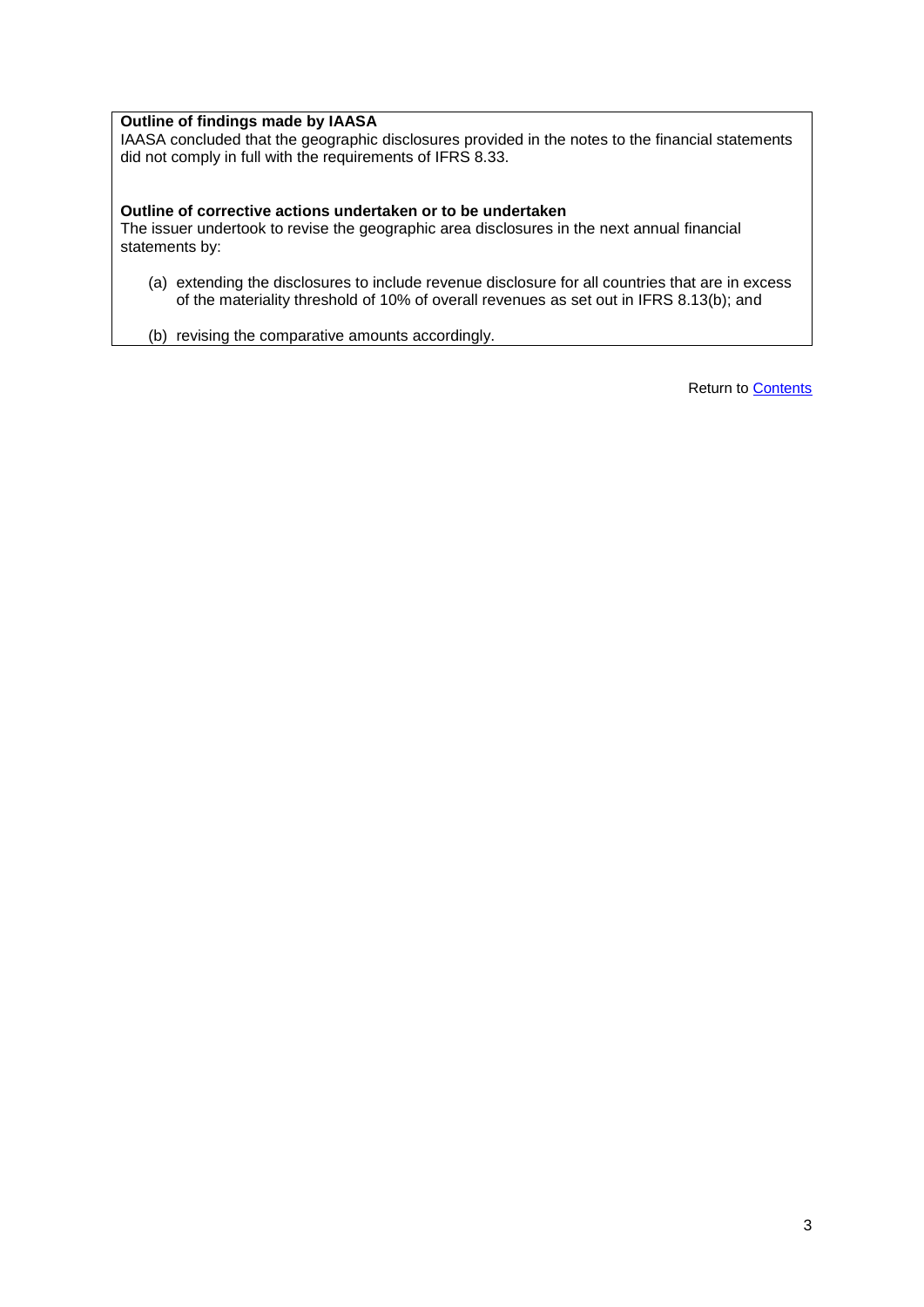# **3. Ryanair Holdings plc – IAS 24** *Related Party Disclosures*

| <b>Issuer</b>                            | Ryanair Holdings plc             |
|------------------------------------------|----------------------------------|
| Report type                              | Annual financial statements      |
| <b>Reporting period</b>                  | Year ended 31 March 2018         |
| <b>Financial reporting framework</b>     | <b>IFRS-EU</b>                   |
| Applicable financial reporting standards | IAS 24 Related Party Disclosures |

#### **Summary**

This financial reporting decision concerns the definition used by the issuer for "key management personnel" (KMP) and the associated disclosures provided in the annual financial statements for KMP compensation.

#### **Background**

The issuer operates an ultra-low fare, scheduled airline serving short-haul, point-to-point routes from 86 bases to airports across Europe, offering over 2,000 short-haul flights per day serving over 200 airports across the continent with a fleet of over 440 Boeing 737 aircraft.

IAASA performed a focused examination of certain aspects of the issuer's annual financial statements for the year ended 31 March 2018.

#### **Outline of financial reporting treatment applied by the issuer**

Paragraph 9 of IAS 24 *Related Party Disclosures* defines "key management personnel" as:

*… those persons having authority and responsibility for planning, directing and controlling the activities of the entity, directly or indirectly, including any director* [bold emphasis added] *(whether executive or otherwise) of that entity.*

IAS 24.17 requires an entity to disclose KMP compensation in total and for a number of specified categories.

The issuer stated in the notes to the financial states that "senior key management" as "*the Executive team reporting to the Board of Directors*".

The issuer acknowledged that the disclosures in the related party note to the financial statements excluded remuneration paid to non-executive directors. (However, such remuneration was disclosed elsewhere in the notes to the annual financial statements).

#### **Outline of findings made by IAASA**

IAASA concluded that the disclosures provided in the notes to the financial statements did not comply in full with the requirements of IAS 24.17.

#### **Outline of corrective actions undertaken or to be undertaken**

The issuer undertook to revise the related party transactions note in the next annual financial statements by:

- (a) amending the definition of "senior key management" to include both the Executive team reporting to the Board of Directors and all non-executive directors; and
- (b) revising the comparative amounts disclosed to include remuneration paid to non-executive directors.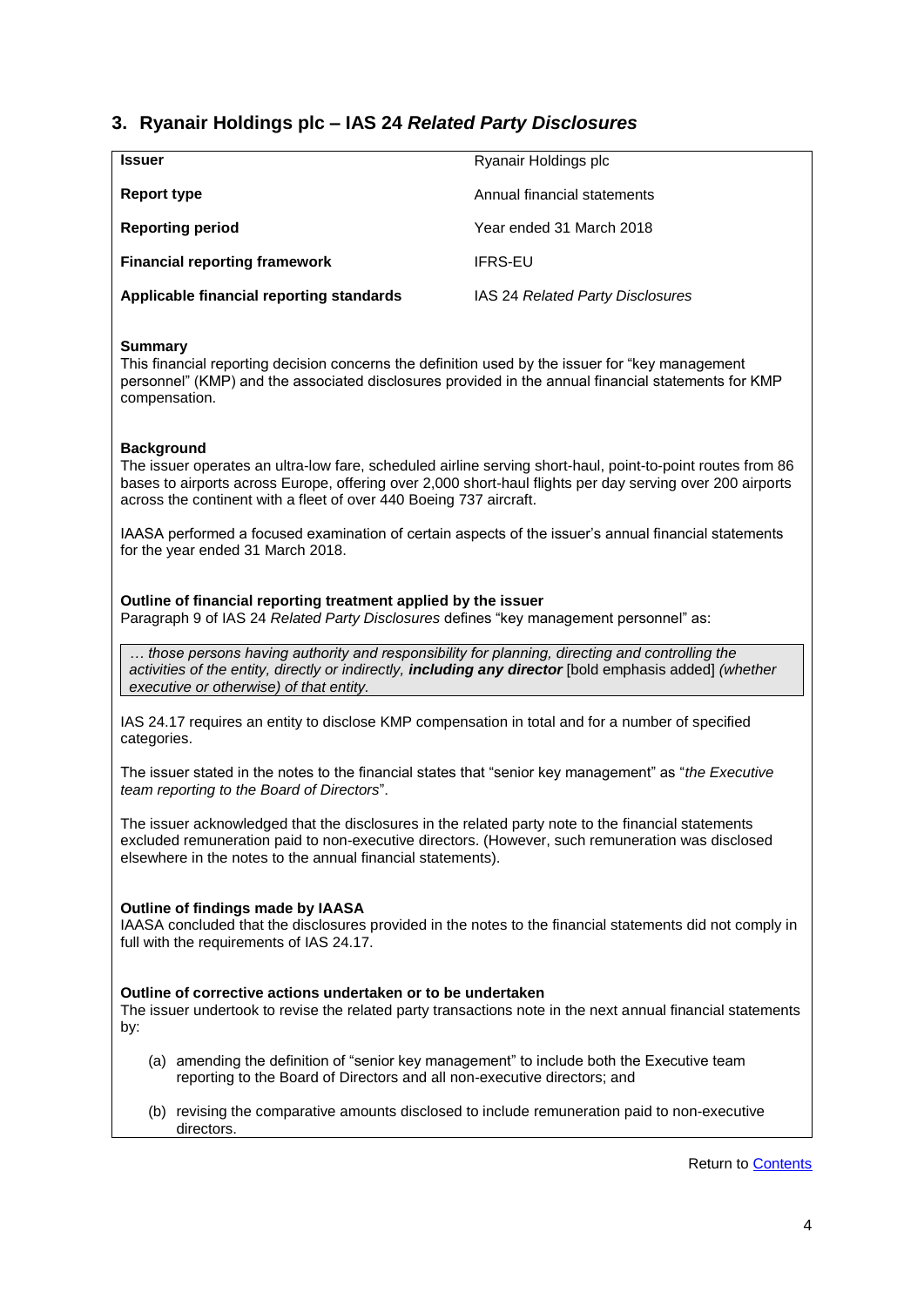# <span id="page-6-0"></span>**4. CRH plc & Kerry Group plc – IFRS 3** *Business Combinations*

| <b>Issuers</b>                              | CRH plc & Kerry Group plc   |                              |  |
|---------------------------------------------|-----------------------------|------------------------------|--|
| Report type                                 | Annual financial statements |                              |  |
| <b>Reporting period</b>                     | Year ended 31 December 2017 |                              |  |
| <b>Financial reporting framework</b>        | <b>IFRS-EU</b>              |                              |  |
| Applicable financial reporting<br>standards | IFRS 3                      | <b>Business Combinations</b> |  |

#### **Summary**

This financial reporting decision concerns the aggregation of the fair values of business acquisitions completed during the financial year and the directors' judgements used when determining the materiality thresholds warranting separate disclosure of the fair values of individual business acquisitions.

#### **Background**

This financial reporting decision relates to two Issuers:

- (a) CRH plc, an international building materials issuer engaged in the manufacturing and supply of a wide range of building materials; and
- (b) Kerry Group plc, a leader in global food ingredients, bringing technology leadership and sustainable growth to the food and beverage industries.

IAASA performed a focussed examination of the issuers' annual financial statements for the year ended 31 December 2017.

**Outline of financial reporting treatments applied by the issuers** Paragraph B65 of IFRS 3 *Business Combinations* states that:

*For individually immaterial business combinations occurring during the reporting period that are material collectively, the acquirer shall disclose in aggregate the information required by paragraph B64 (e)-(q).*

In their 2017 annual financial statements, CRH plc noted that it had completed 31 business acquisitions during the year for total consideration of €2.1bn and Kerry Group plc completed 8 business acquisitions for total consideration of €397m. In each case, it was noted that two business acquisitions made up the majority of the total business acquisitions during the year.

The two issuers disclosed that none of the business acquisitions completed during the year were considered sufficiently material to warrant separate disclosure and, accordingly, aggregated the required disclosures for all the business acquisitions completed during the year.

#### **Outline of findings made by IAASA**

-

IAASA requested the directors of each issuer to set out their assessment criteria and judgements used when determining whether or not an individual business acquisition is sufficiently material to warrant separate disclosure under IFRS 3.

In terms of quantitative thresholds, each issuer used a 5% threshold when analysing against a range of key measures. This involved assessing the individual business acquisition to the Group, as a whole, in terms of key measures such as revenues, profits, gross assets, net assets and enterprise value<sup>2</sup> to assess materiality of individual business acquisitions. Each issuer indicated that the business acquisition would be material if any measure exceeded the 5% threshold. It was noted that none of the individual business acquisitions completed during the year exceeded these 5% thresholds for either issuer.

<sup>&</sup>lt;sup>2</sup> Enterprise value = market capitalisation plus reported borrowings less total cash and cash equivalents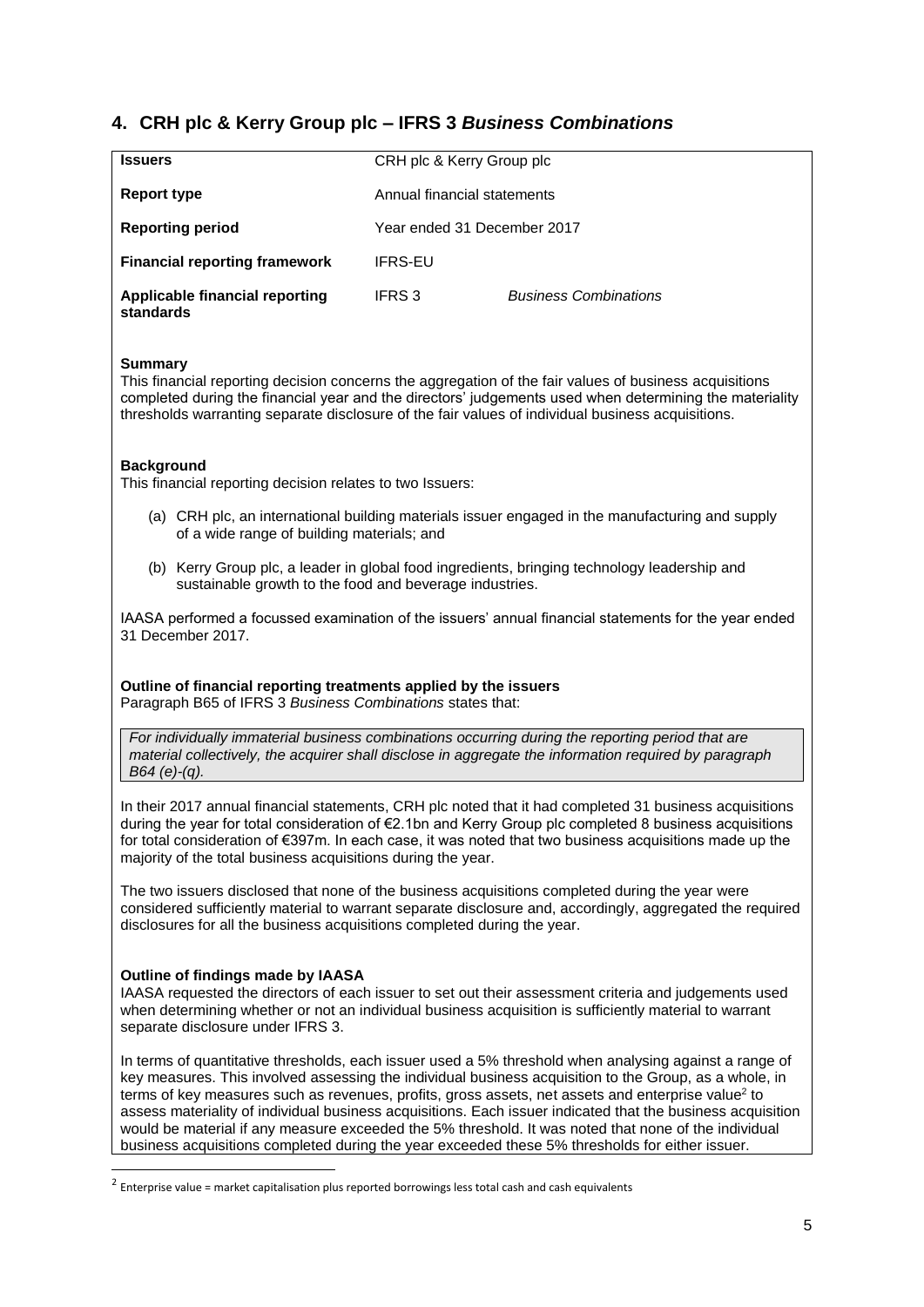Each issuer indicated that a single acquisition may require separate disclosure if it has a transformational effect on the strategy of the issuer, in tandem with any quantitative measure of materiality, such as whether the acquired business is complementary or not to the issuer's operations.

Each issuer indicated that none of the business acquisitions completed during the year exceeded the 5% quantitative threshold or met the qualitative considerations, either individually or collectively, and, as a consequence, each issuer concluded that no acquisition merited separate disclosure in the annual financial statements.

#### **Outline of corrective actions undertaken or to be undertaken**

IAASA concurred with each issuers' rationale that the acquisitions did not exceed the quantitative thresholds or meet the qualitative considerations to warrant separate disclosure.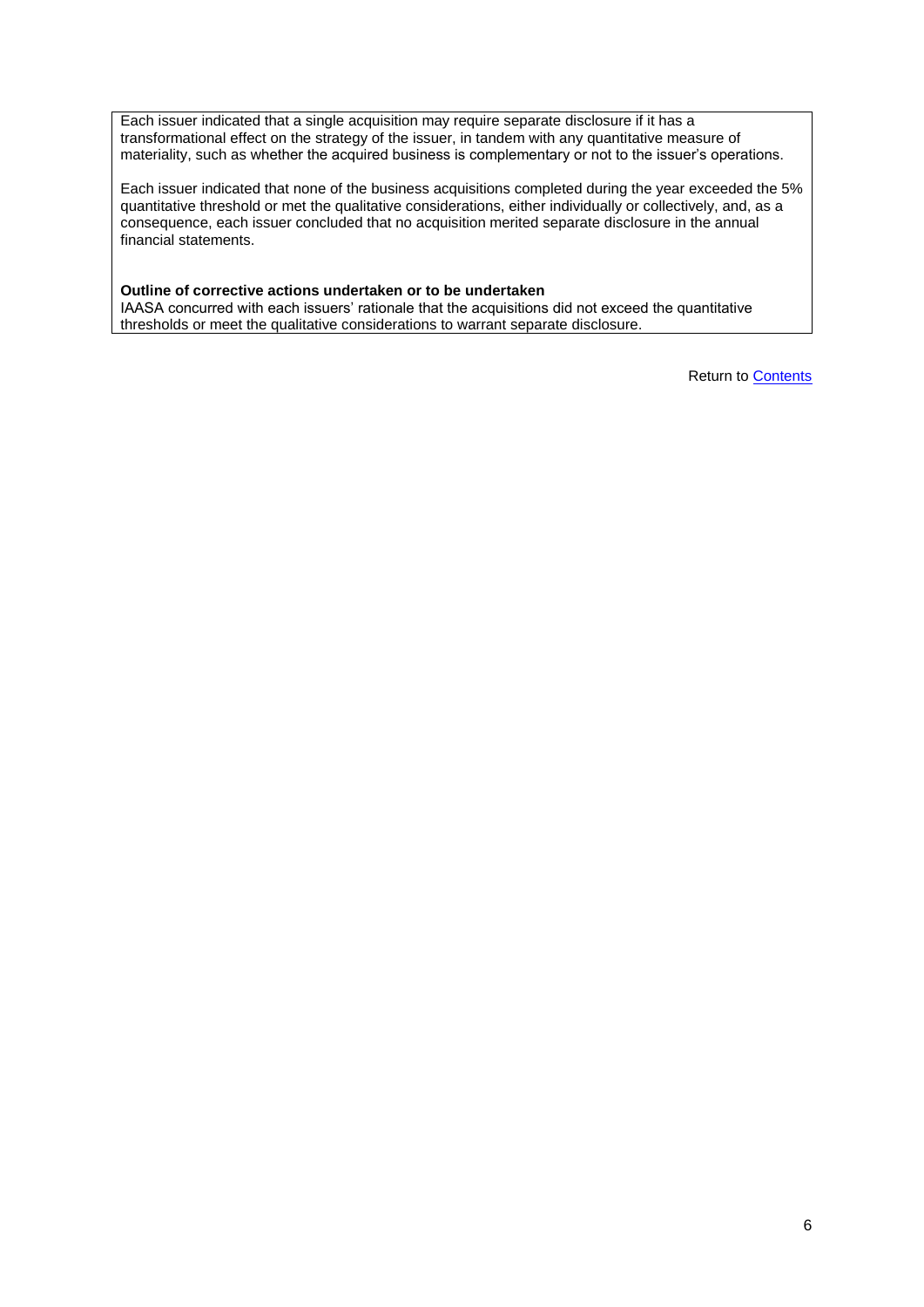## <span id="page-8-0"></span>**5. Boost Issuer plc – IFRS 7** *Financial Instruments: Disclosures*

| <b>Issuer</b>                            | Boost Issuer plc                                 |
|------------------------------------------|--------------------------------------------------|
| Report type                              | Half-yearly financial statements                 |
| <b>Reporting period</b>                  | Six month period ended 30 June 2017              |
| <b>Financial reporting framework</b>     | <b>IFRS-EU</b>                                   |
| Applicable financial reporting standards | <b>IFRS 7 Financial Instruments: Disclosures</b> |

#### **Summary**

This financial reporting decision concerns the disclosure of the maturity profile by the issuer in the maturity analysis table of redeemable debt instruments.

The debt instruments have a legal maturity date of 30 November 2062. However, the holders of those instruments have an option to redeem on a daily basis. The maturity profile table included in the financial statements did not reflect the early redemption options of the holders of the debt instruments.

#### **Background**

The issuer is a public limited company incorporated in Ireland and established as a special purpose vehicle for the purposes of issuing the debt instruments (known as Exchange Traded Products (ETPs)).

IAASA performed an unlimited scope examination of the issuer's half-yearly financial statements for the period ended 30 June 2017. The issuer prepared its half-yearly financial statements as a complete set of financial statements in accordance with IFRS as adopted by the EU rather than a condensed set of financial statements as permitted by IAS 34 *Interim Financial Reporting*. As a result, IFRS 7 applied to this particular matter.

#### **Outline of financial reporting treatment applied by the issuer**

The issuer has established a collateralised ETP Securities Programme under which it issues, on an ongoing basis, collateralised ETPs of different classes. The issuer uses the net proceeds of the issuance of ETPs to enter into total return swap contracts with the objective of providing the ETP holders with an exposure to a prescribed index.

The ETPs in issue all have a legal maturity date of 30 November 2062. However, both the ETP holders and the issuer can exercise an early redemption option.

In its half-yearly financial statements, the issuer disclosed the contractual maturities of the ETPs liabilities amounting to €709.5m as maturing in the '*more than five years*' category in the maturity analysis table.

IAASA noted material ETP redemptions from the issuer's Statement of Cash Flows, namely:

- (a) €583.9m during the six month period ended 30 June 2017;
- (b) €746.9m during the six month period ended 30 June 2016;
- (c) €629.1m during the six month period ended 30 June 2015;

(d) €108.0m during the six month period ended 30 June 2014.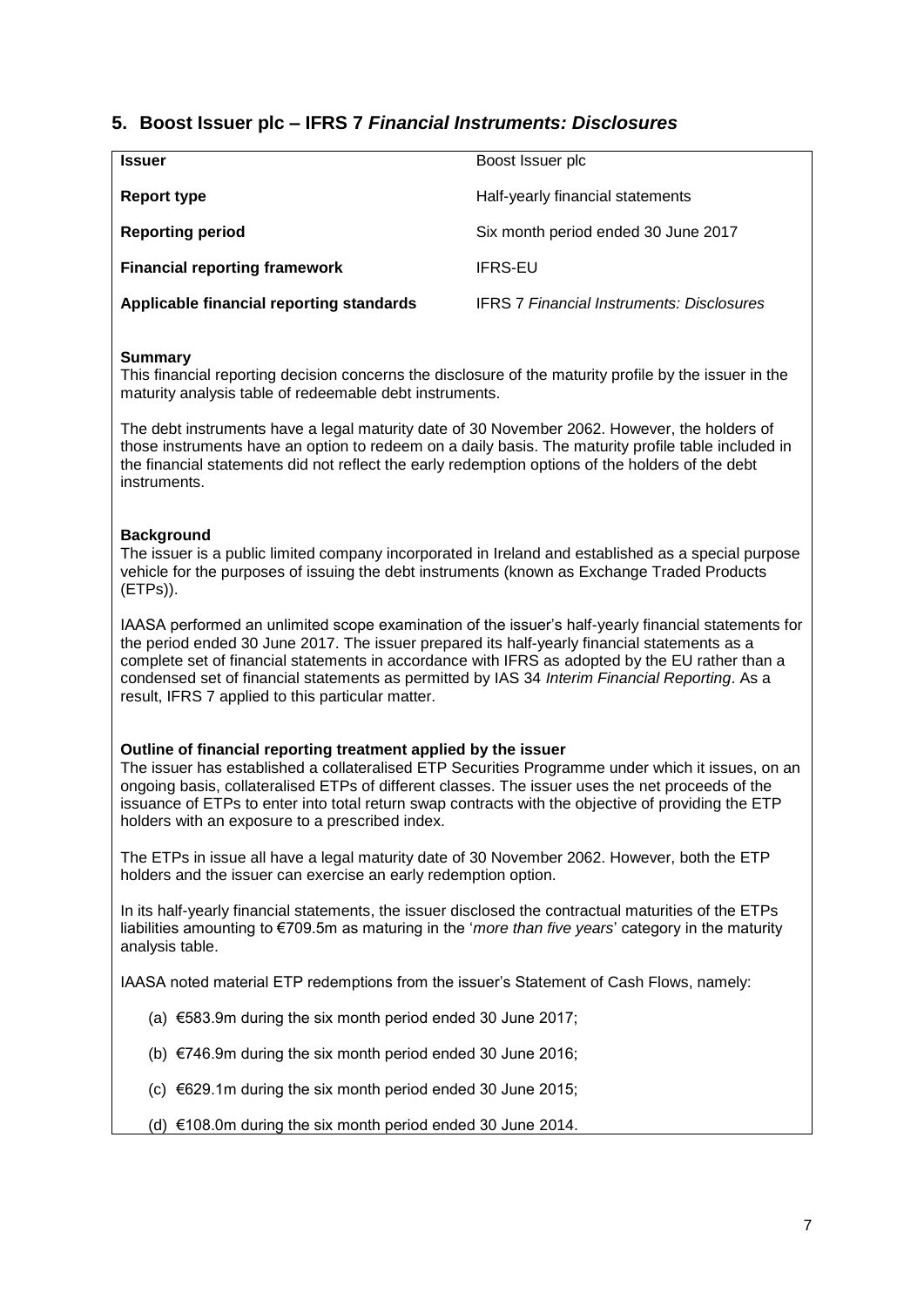#### **Outline of findings made by IAASA**

IAASA requested the issuer to explain why the maturity analysis table was based on the legal maturity date of the ETPs (i.e. 30 November 2062) rather than reflecting the ETP holders' option to redeem early.

In response, the issuer indicated that:

- (a) the maturity analysis was based on the contractual maturity date of the products while also disclosing the daily redemption rights of the ETP holders;
- (b) it disclosed in the half-yearly financial statements that ETPs can be issued and redeemed daily;
- (c) the legal maturity of the ETPs is 30 November 2062;
- (d) the contractual maturity dates are not affected by the ETP holders' option to redeem early and, as a result, the ETP liabilities are disclosed in the *'more than five years'* column in the maturity analysis table; and
- (e) the information provided in the liquidity risk note fully informed the user of the half-yearly financial statements of the liquidity obligations of the issuer.

IFRS 7.39 states that:

*An entity shall disclose:* 

- *(a) a maturity analysis for non-derivative financial liabilities (including issued financial guarantee contracts) that shows the remaining contractual maturities.*
- *(b) a maturity analysis for derivative financial liabilities. The maturity analysis shall include the remaining contractual maturities for those derivative financial liabilities for which contractual maturities are essential for an understanding of the timing of the cash flows.*
- *(c) a description of how it manages the liquidity risk inherent in (a) and (b) ...*

IFRS 7.B11C(a) states that:

*Paragraph 39(a) and (b) requires an entity to disclose maturity analysis for financial liabilities that show the remaining contractual maturities for some financial liabilities. In this disclosure:*

*(a) when a counterparty has a choice of when an amount is paid, the liability is allocated to the earliest period in which the entity can be required to pay. For example, financial liabilities that an entity can be required to repay on demand (eg demand deposits) are included in the earliest time band.* 

*(b) …*

In addition, IFRS 7.BC57 states that:

*The Board decided to require disclosure of a maturity analysis for financial liabilities showing the remaining earliest contractual maturities (paragraph 39(a) and [paragraphs B11–B16](https://www.charteredaccountants.ie/chariot/text/print/ifrs07.html#ifrs07_prb11) of [Appendix](https://www.charteredaccountants.ie/chariot/text/print/ifrs07.html#ifrs07_apxb)  [B\)](https://www.charteredaccountants.ie/chariot/text/print/ifrs07.html#ifrs07_apxb)…….. The Board decided to require disclosure based on the earliest contractual maturity date because this disclosure shows a worst case scenario …*

It was not clear to IAASA as to how the maturity analysis which disclosed all the ETPs as maturing in more than five years, was consistent with:

- (a) the recurring level of material cash flow redemptions to the ETP holders;
- (b) the fact that the ETP holders have an option to redeem on a daily basis and redemptions occur significantly earlier than what is indicated in the maturity analysis;